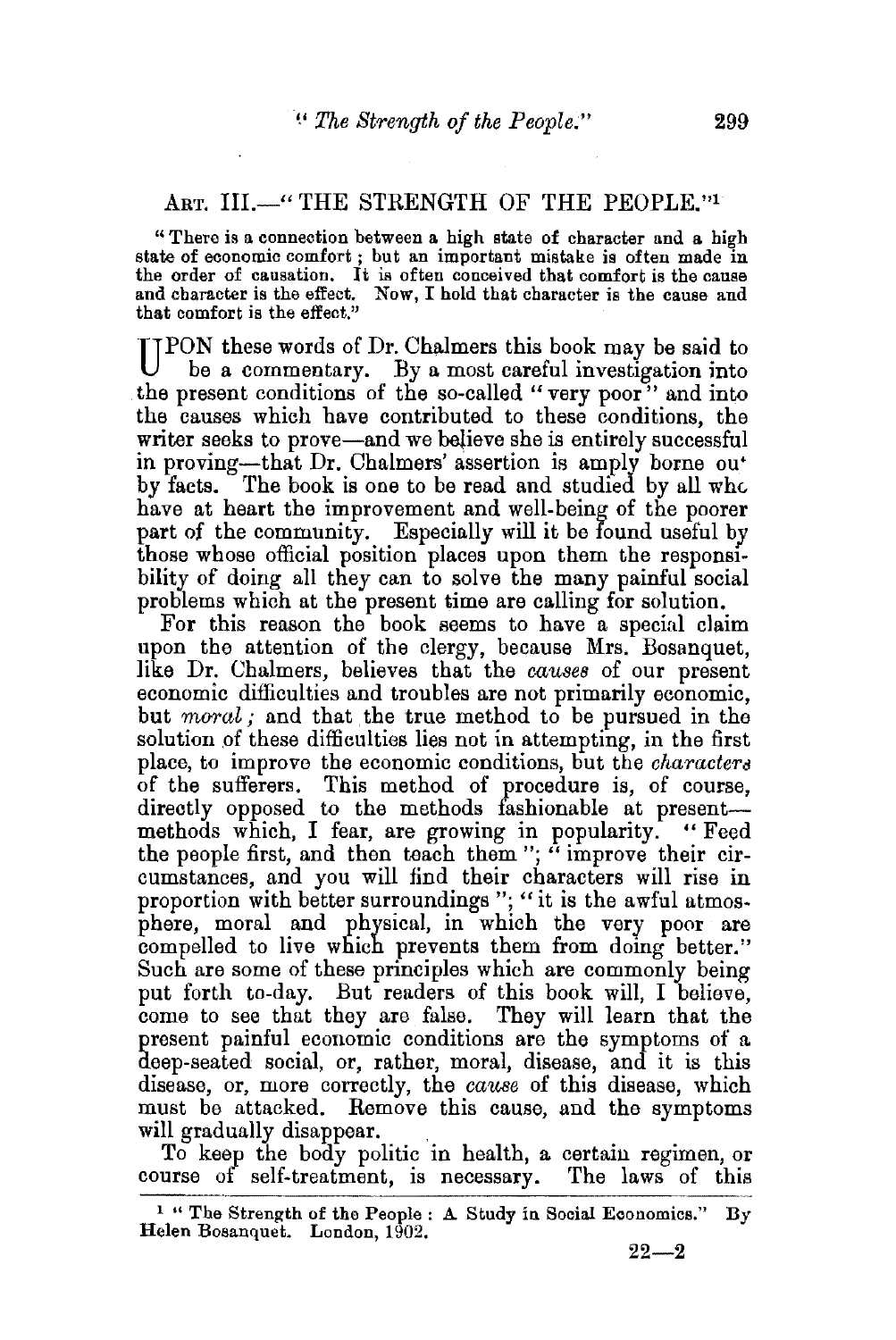regimen are the laws of social and economic science. The discovery of these laws has been the task of many thoughtful men and women in the past, and it continues to be so in the present. There are those who think that the truth of many of these laws is now so far proved by the experiences of the past that it is at our peril we neglect them, or attempt to act m opposition to them.

In the course of her argument Mrs. Bosanquet cites: (1) The old Poor Law; (2) the Report of the Commission of 1834; and (3) the immensely improved conditions which ensued when the recommendations of that Commission were adopted.

Space will not permit me to enter into details. It must suffice to say that the appalling conditions previous to 1834 seem almost incredible to us. And let us remember that it was not simply the poverty of the poor or the cost of their maintenance to the community, it was the immorality actually generated by the old Poor Law that was so terrible. The generated by the old Poor Law that was so terrible. following extract from the report of the Commissioners contains part of the evidence of a Mr. Cowell, who went from union to union to make investigations:

"At the time of my journey, the acquaintance I had with the practical operation of the Poor Laws led me to suppose that the pressure of the sum annually raised upon the ratepayers and its progressive increase constituted the main inconvenience of the Poor Law system. The experience of a very few weeks served to convince me that this evil, however great, sinks into insignificance when compared with the dreadful effects which the system produces on the morals and happiness of the lower orders. It is as difficult to convey to the mind of the reader a true and faithful impression of the intensity and malignancy of the evil from this point of view, as it is by any description, however vivid, to give an adequate idea of the horrors of a shipwreck or a pestilence."

As Mrs. Bosanquet shows, under the old Poor Law false principles and wrong methods of administration had brought the country almost to a state of ruin.

Then came the change under the new Poor Law, whose beneficial effects—that is where, and so long as the recommendations of the Commissioners were carefully and strictly carried out-seemed to grow year by year. "It may be doubted whether it has ever before happened that a nation so far on the way to decay has checked its downward course and recovered itself so completely. That we in England did recover ourselves, and started straightforward on a path of steady progress, was mainly due to the wisdom and determination of a few men, who devoted their whole energies to understanding the position, and then persistently carried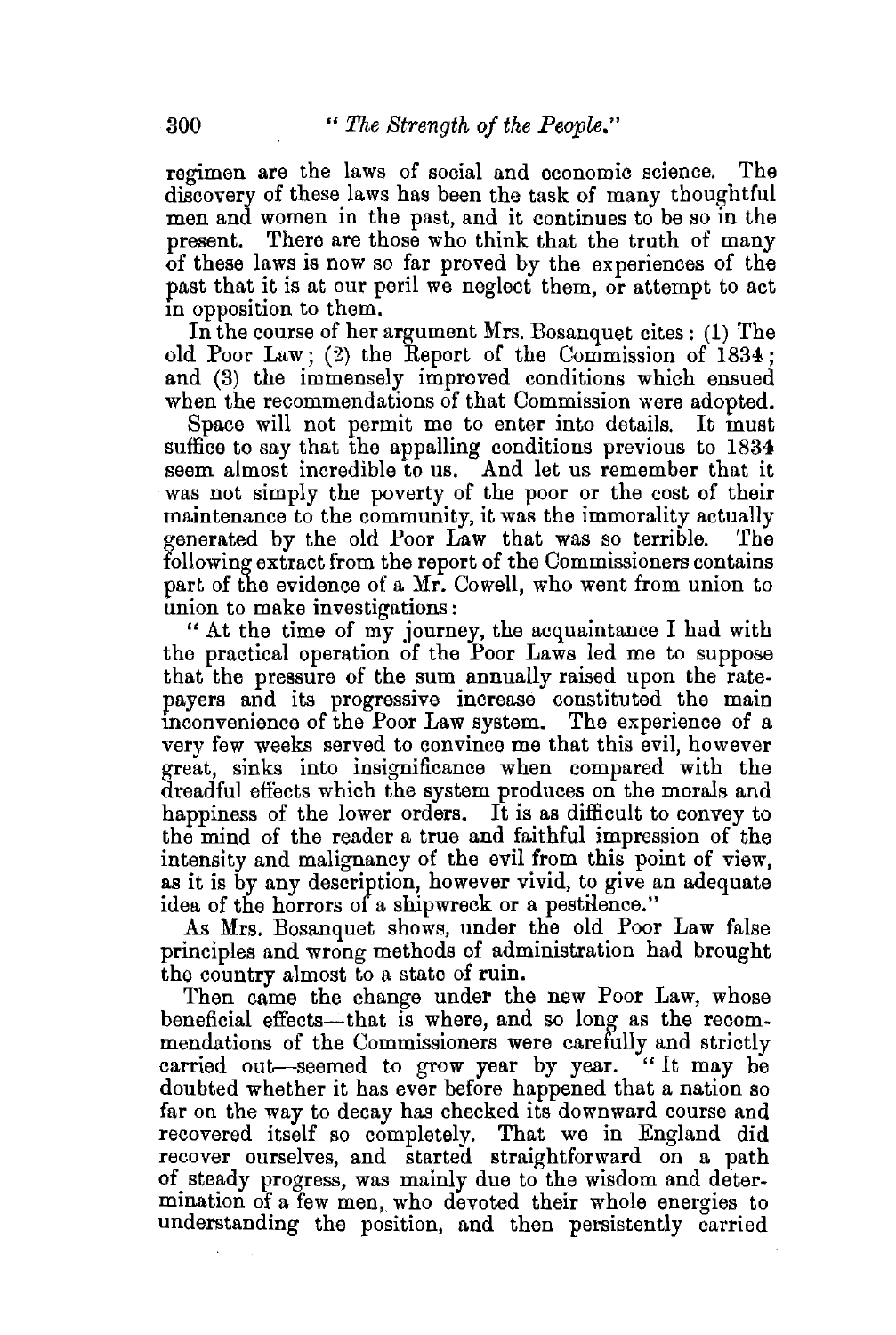through their policy of reform in face of popular prejudice and misunderstanding" (p. 155).

Let me revert to the condition which I stated just nowviz., " Where and so long as the recommendations of the Commissioners were carefully and strictly carried out." But as everyone who bas bad any experience of its working knows, the new Poor Law is just one of those laws whose good or evil depends almost entirely on the way in which it is administered. It leaves wide latitude to those who administer How beneficial it may be the following case, cited by Mrs. Bosanquet, shows: "In January, 1871, there were in Bradfield Union 259 indoor paupers and 999 outdoor-total. 1,258, or 1 in 13 of the population. The Guardians that year determined to begin to administer the Poor Law strictly, and that policy has now been carried on for thirty years. At the end of those thirty years the number of outdoor paupers has fallen from  $999$  to 18 (all survivors of the original list); the indoor paupers have fallen from 259 to 107; now only 1 person in  $145$  is a pauper." How, then, do the people get on without parish relief? "The membership of medical clubs has increased 148 per cent., and of friendly societies 150 per cent. Children and relations have accepted the natural responsibility of helping the old and weakly, and where those resources have proved madequate, private charity bas come to the rescue." But the claims upon private charity are far less now than thirty years ago.

The lessons which Mrs. Bosanquet gathers from the change from the old to the new Poor Law, and from the failure-we fear the growing failure—to administer this latter strictly, are these:

l. " The English people is strong, but only when it is not tempted into weakness. It easily succumbs to the suggestion of dependence, but it nobly responds when called upon to assert its manhood.

2. "If the lesson" (taught by the old Poor Law) "had been thoroughly carried into effect, pauperism should by this time have disappeared."

Nations, like individuals, are only too apt to forget the lessons of the past, and the interest in social and economic questions is apt to be strangely intermittent. A nation, like an individual, may by a careful course of treatment recover from a severe attack of some social disease ; but, as time passes, the conditions by which health has been regained, and by obedience to which it can alone be maintained, are all too easily forgotten.

Unfortunately, during the last few years we seem either to have forgotten, or practically to have denied, the principles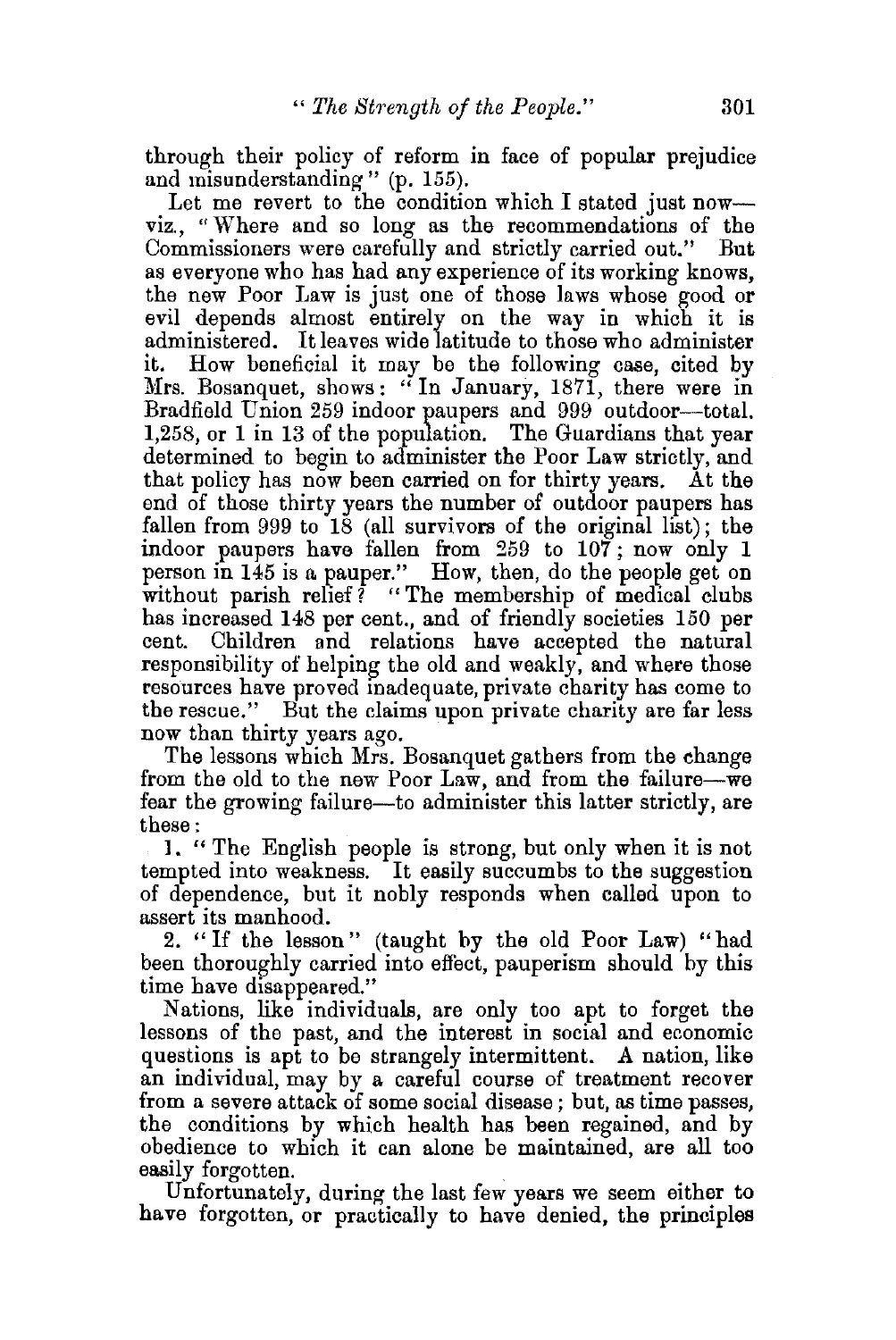and conclusions which worked such changes for good in 1834 and succeeding years. Lately, whatever be its cause, there has undoubtedly been almost all over the country a rapid increase of pauperism-an increase which cannot fail to cause anxiety to all who have at heart the welfare of the poor. This increase is no doubt greatest and most palpable in London. How great it is there, witness the last annual report<sup>1</sup> of "the Legal Poor of London"; but it is by no means confined to London. As a single instance take Lancashire. where in 1851 As a single instance take Lancashire, where in 1851 the inmates of workhouses numbered 1 in every 195 of the population; these rose in 1891 to 1 in every 175, and in 1901 to 1 in every 147.

Various explanations of this recent increase of pauperism have been offered, the cessation of the war and the conseguent return of a large number of reservists being a very favourite one. But on careful examination this explanation will not hold good. In fact, there is only one cause which does seem adequate to account for the increase, and it is this: that very many Guardians have either forgotten, or are ignorant of, those principles which produced such good results nearly sixty years ago. It will be found that the increase of pauperism is greatest in those unions where these principles are disregarded. Where out-relief is easily obtained, and where the condition of life within the workhouse is raised above the lowest standard of life outside, there pauperism, with all its attendant evils, is increasing.

Now, the value of Mrs. Bosanquet's book lies in this: that in it we have our attention drawn not merely to these facts and processes-the book does not simply say, " Where the conditions upon which relief is obtainable have been relaxed, and where the workhouse has been made more attractive, pauperism has increased "-- but it shows why in the nature of things-or, rather, why, *human nature being as it is*-this result must *inevitably* follow.

It is Mrs. Bosanquet's method of approaching the problem which seems to give the book its special value, and that method consists in commencing with a most careful inquiry into the nature of human nature itself. Only where we have formed a correct impression of human nature can we hope to understand the temptations to which it is liable, and the right means to employ in order to overcome those temptations. In a more true and more scientific knowledge of human nature we shall find the key which will open to us the secret of how best to attack the social disease of poverty.

<sup>1</sup> *Times* of December 26, 1902.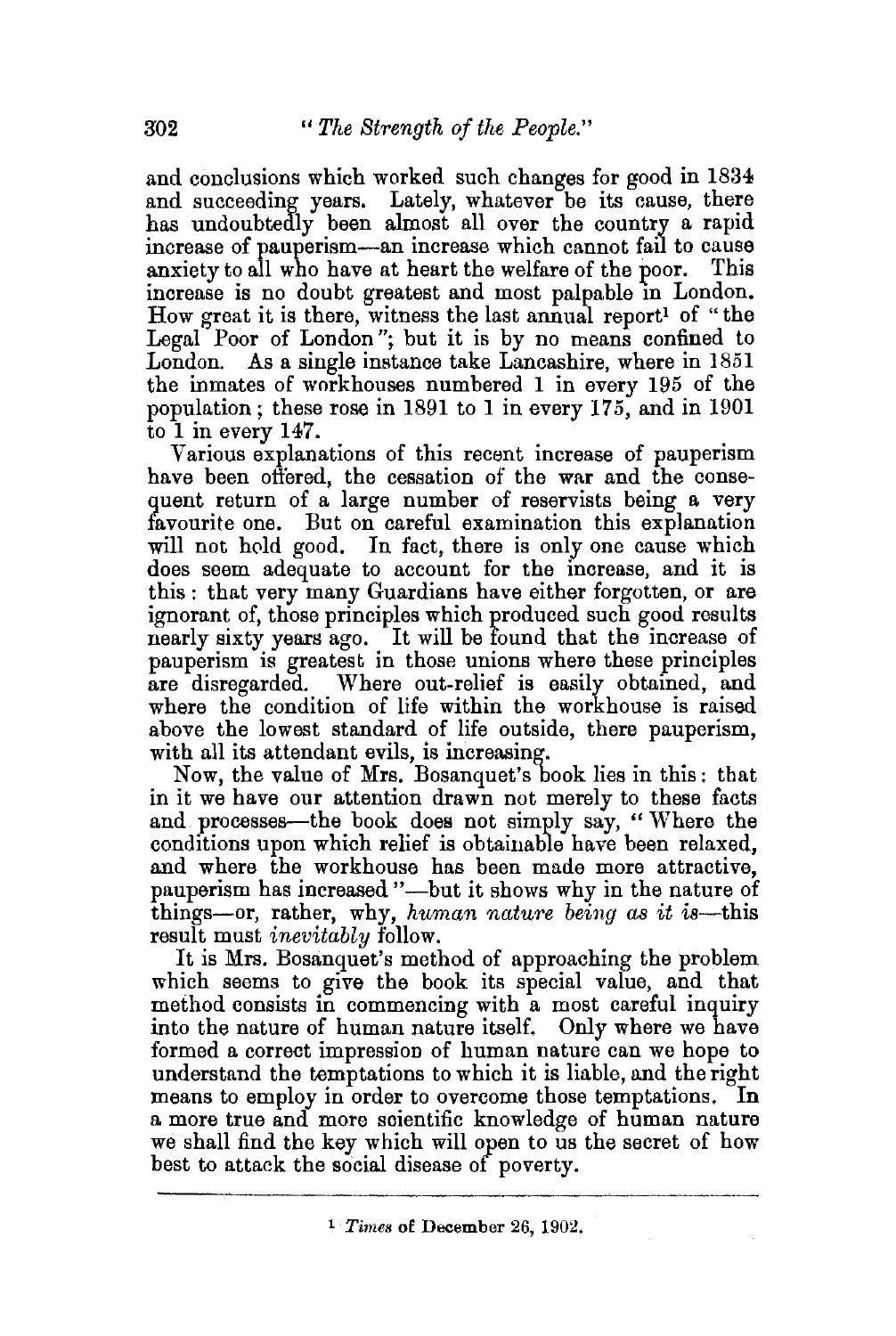The teaching and the method of its application is, of course, that indicated in the New Testament, where we are constantly shown that evil is the result of a false philosophy of human nature-of a false conception of man-and that the banishment of evil will follow upon (1) our obtaining, and (2) our acting up to, a true philosophy-that is, a true view of man's nature and of his possibilities.

Mrs. Bosanquet's first postulate is "The Mind is the Man," but she uses the word" mind" in a somewhat comprehensive sense, meaning by it " the higher powers of affection, thought, and reasonable action," and she believes that where our appeals to men or our dealings with men have failed, the cause of the failure has usually been because we have either forgotten that our fellow-man "is a mind, or because we have been ignorant of all which is involved in admitting this." As a rule it is the visible, tangible man alone which appeals to our sympathies. " We aim only at seeing him well fed, well housed, well clad, and we take it for granted that the shortest way to this is to put food in his hands, clothes on his back, and a roof over his head." In other words, we appeal to the *lower* rather than the *higher* faculties of human nature. Here Mrs. Bosanquet believes is the reason why: " Great religious teachers, who have put their faith in spiritual conviction and conversion, who have refused to accept anything short of the whole man, have achieved results which seem miraculous to those who are willing to compromise for a share in the souls they undertake to guide"  $(p, 3)$ . Hence, she is led to the following conviction: " The first belief of a social reformer must always be that an appeal to the minds of men can never fail; his first and last study must be how to make that appeal."

Of course, this postulate, that "the Mind is the Man," demands others—e.g., that the mind has principles of development, growth, and action $-i.e.$ , that it is not a mere caprice. Granting, then, that there are principles of development, we

must seek to discover these principles.<br>The aim of social work is social progress—that is, the whole community and every member of the same must be progressive on the rising scale. Now, when we come to consider this desideratum, and then carefully consider things as they actually are-viz., whole masses of men and women stagnant, uninterested, and brutalized, or, if not actually stagnant, yet their progress so slow as to be practically imperceptible-we ask, "Why do not these masses respond to the higher appeals which are so constantly being made to them *?"* They seem to be actually content to live an almost purely animal, if not a brutal, life.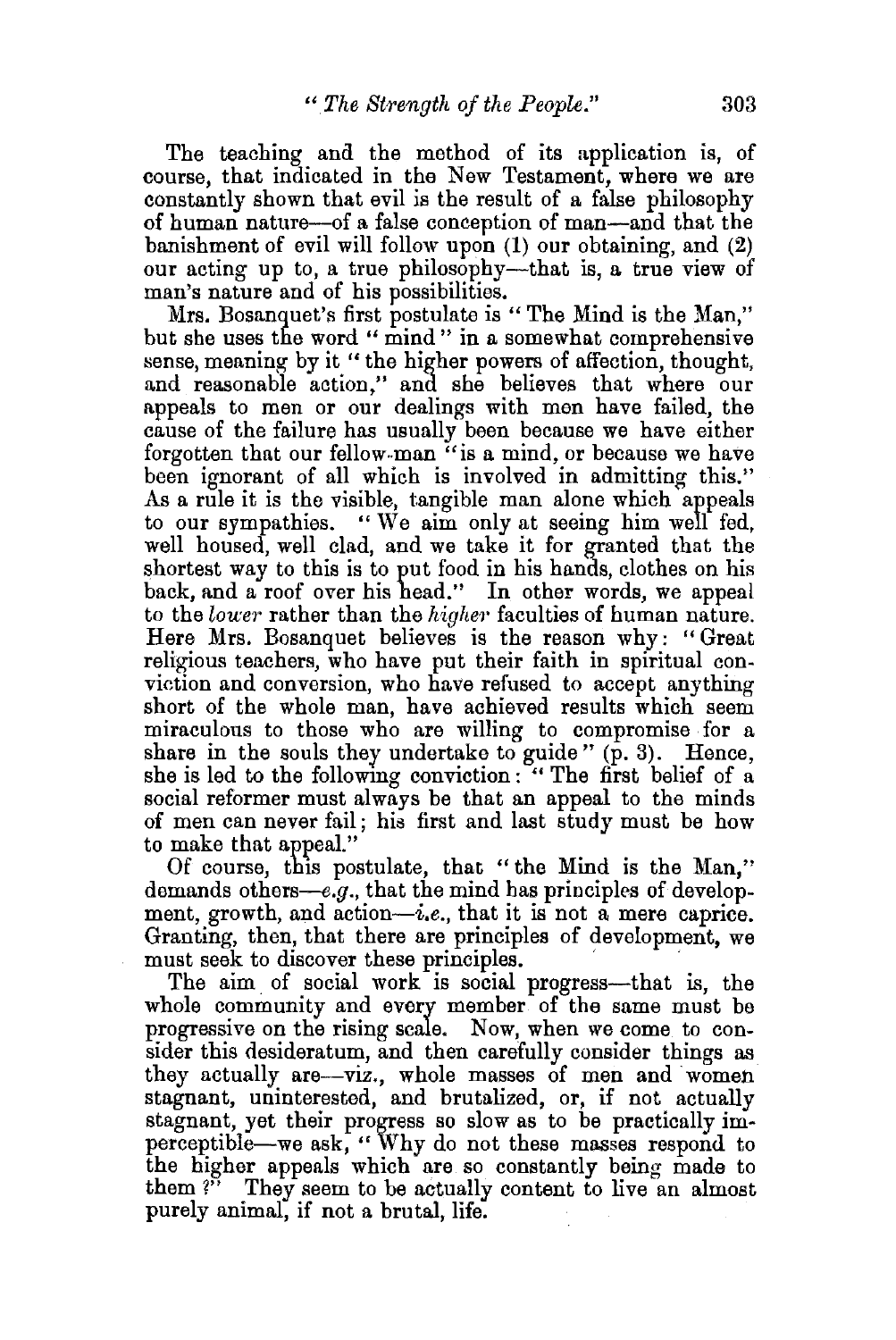This question leads to an extremely interesting discussion upon the reasons why, in some natures, we find what may be termed the characteristically *human* qualities, faculties, and interests—that is, in contrast to the merely animal faculties much more fully developed. This contrast might be more briefly described as one between the progressive and unprogressive elements in human nature.<br>Mrs. Bosanquet turns for help to studies of animal and

human psychology. Into these I must not enter, but her conclusion from them is that " animals have a definitely limited range of wants, and, consequently, of limitations . . . whereas the desires of the highest-that is, the true human nature-not the material wants, are as wide as the universe; they are practically infinite." The trend of this discussion, the truth to which it leads, may now be discerned ; in short, we arrive at the paradox that we shall best assist in *supplying*  the wants of human nature by studying how to *increase* them. It would hardly be going too far if we were to state that this is one of the chief pleas of Mrs. Bosanquet's whole book. Reflection will show that its truth is proved by both history and experience. And is it not directly in accordance with the teaching of Christ ? Is not this the meaning of His words to the woman of Samaria about the unquenching power of the material water, and of His saying to the men who "eat of the loaves and were filled," and who still found no permanent satisfaction of their hunger ?

Yet to-day, by increasing the ease with which out-door relief is obtained, by making the workhouses more attractive, by a thousand forms of material charities, gifts, and doles, what are we doing but sinning against this great principle, and putting various forms of temptation in the way of the poor, which all tend to weaken that self-effort and self-reliance upon which ultimately their welfare must depend ? We are acting as if we were in entire ignorance of the teachings of History, Nature, and the Bible, which agree in condemning our action. There is a striking fact which Mrs. Bosanquet might have quoted in support of her argument. Is it not true that no strong and progressive nation has ever risen within the tropics-i.e., in those regions where man's wants are few, and where those few wants are provided by Nature with the minimum of human ingenuity and exertion ? On the contrary, the inhabitants of cold and barren and mountainous districts, where a sustenance has to be won by hard and continuous effort, have been renowned for their strength. their thrift, and progressiveness. Out of how many hardy Northern nations have not the rich plains of Italy seemed to suck the manhood ?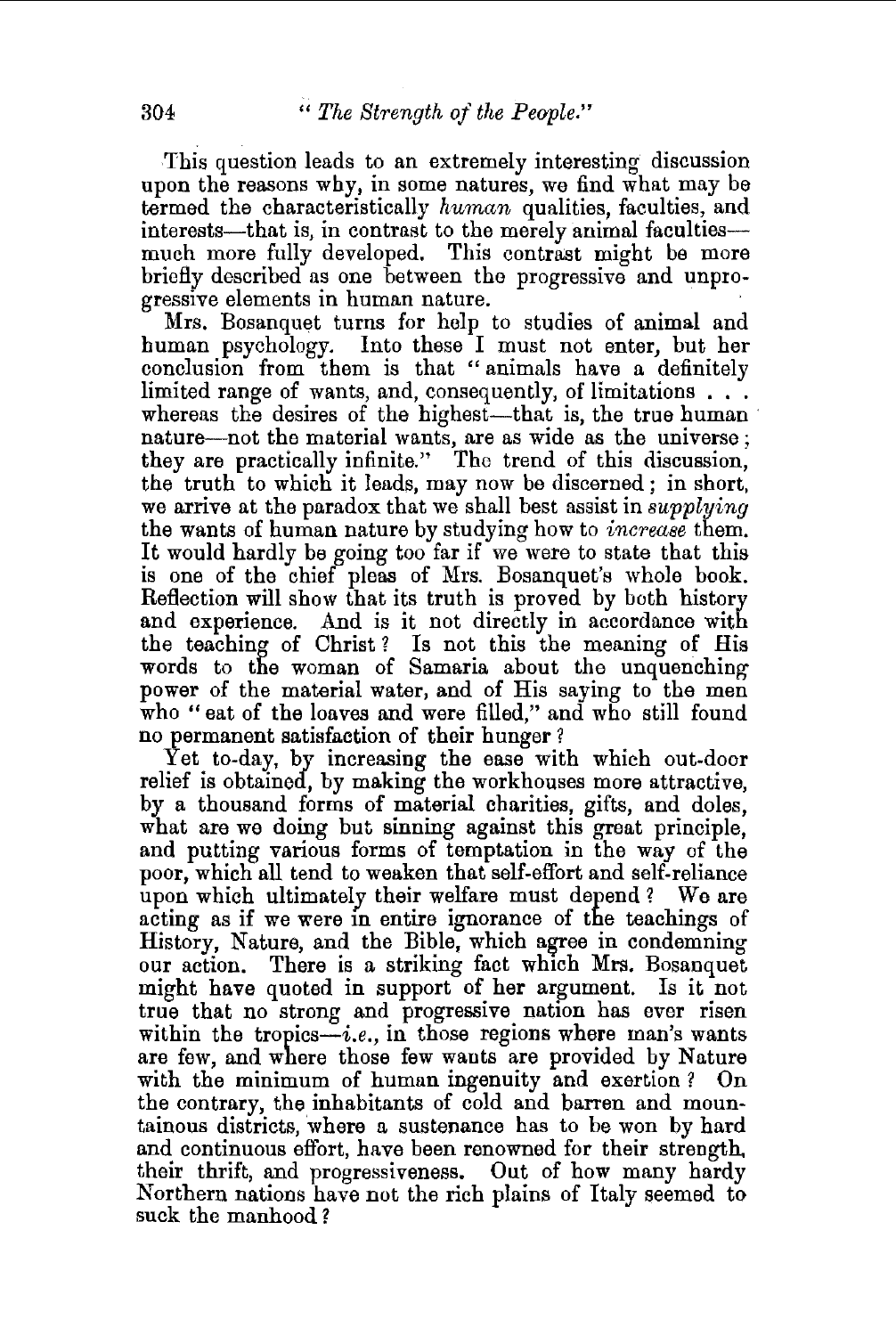Let us now consider who are the men and women who form what may be termed the *crux* of our social problem. As Mrs. Bosanquet says, " They are the men and women, rich or poor, who have never fairly broken through the most elementary cycle of the appetites which we share with the brute creation, or, if they have been forced into some small advance, have only widened their tether slightly, and are circling round again instead of progressing."

Here I would pause for a moment. Mrs. Bosanquet says these are the people, "rich or poor," etc. What philanthropist in the widest sense of the term, what minister of religion who knows his people, has not felt that the best which could be said of some of the richer, or even richest, among them was that they were "circling round " some extremely narrow, material interest-e.g., sport, or outward show, or pleasure-and were certainly not " progressing"? May it not be said of many of those who have grown rapidly rich-is it not even more true of the sons and daughters of these ?—that with their increase of wealth they have obtained no wider range of higher interests? They do not progress, but, alas! they too often, under the influence of the wealth they have inherited, rapidly deteriorate, and so bear out the truth of a North Country saying—that often not more than three generations separate those who have discarded the clogs and those who are compelled again to wear them.

To return to Mrs. Bosanquet's argument. The question we must seek to answer, and which she believes is the real social problem to be solved, is this : What are the causes which widen the lives of some, and which are absent or inoperative in the lives of others? That increase of wealth is not the cause, and that it is not poverty which confines a man's life to the lower levels and precludes all advance, seems to be proved abundantly from everyday experience. To quote Mrs. Bosanquet's own words: "The existence of people rich in material wealth, yet lacking the higher qualities, proves to us every day the insufficiency of material wealth alone to promote progress ; while the speed with which wealth may be dissipated, when neither interests, affections, nor knowledge are there to maintain it, and the frequency of lives in which richness of character has been triumphant over material poverty, forbid us to admit for a moment that poverty is a sufficient cause to explain all the facts before us " (p. 10).

Mrs. Bosanquet sees that the real question at issue is the following: " How does a man's life wtden beyond the lower range which he shares with the animals *1"* This question raises another-viz. : How are we to define the contents of this wider life ? Mrs. Bosanquet defines these contents as